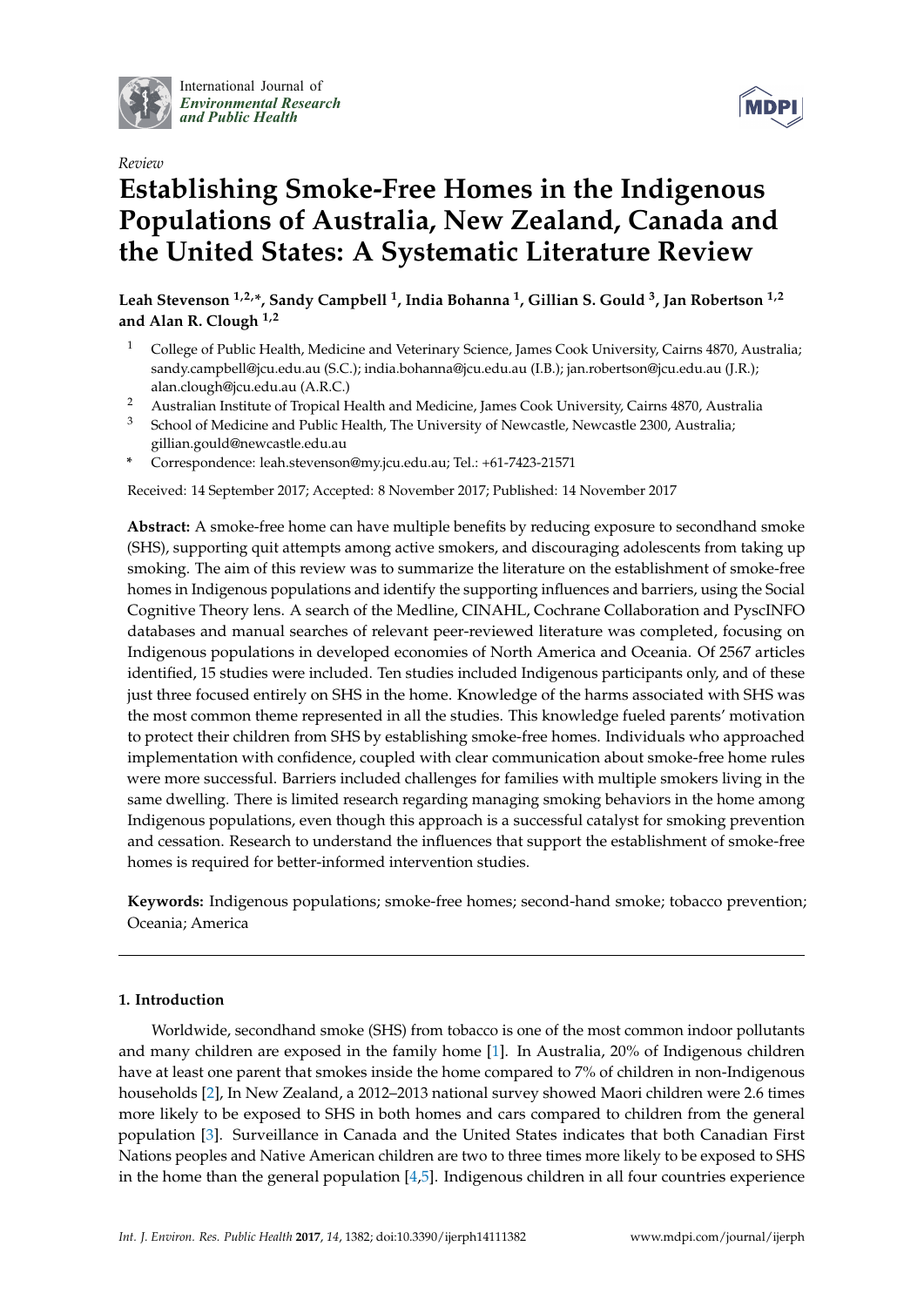higher SHS exposure than non-Indigenous children [\[2](#page-12-1)[–5\]](#page-12-4). Children exposed to secondhand smoke have an increased risk of asthma, lower respiratory tract infections and are at an increased risk of sudden infant death syndrome [\[1\]](#page-12-0).

Smoking rates are higher among the First Peoples compared to the rest of the population in colonised countries around the world; and higher among First Peoples residing in rural and remote communities [\[6\]](#page-12-5). New Zealand Maori people have reduced daily smoking rates consistently over the past decade to 35.5% however is still higher than the general population at 14.2% [\[7\]](#page-12-6). In Australia, Aboriginal and Torres Strait Islander people living in remote areas are more likely to be daily smokers (50%) compared to those living in non-remote areas (38%) [\[8\]](#page-12-7). Recently, smoking rates among Indigenous Australians living in urban centers have shown promising decreases, however, little has changed in remote areas [\[8\]](#page-12-7). Similarly, Canadian First Nations people living "on-reserve" (areas set aside for First Nations people, generally in rural areas) have higher smoking rates than those living "off-reserve" [\[9\]](#page-12-8). Smoking rates among American Indian and Alaskan Natives are 29.2%, and are also higher than the general population at 16.8% [\[10\]](#page-12-9). This review has focused on these populations as they share similar historical experiences, particularly from the 19th century when Indigenous peoples were either forced into the lowest social classes, or removed from their lands into reserves or missions [\[11\]](#page-12-10). This has contributed to ongoing negative impacts on Indigenous tradition, society, economy and health [\[11\]](#page-12-10).

Smoke-free homes have been recognized as an effective strategy for protecting non-smoking adults and children against SHS [\[12\]](#page-12-11). While advice to parents about smoking cessation alone does not increase the protection of children from SHS, supporting a smoker to implement a smoke-free home can potentially improve the air quality in the home environment, and increase parental quit attempts [\[12,](#page-12-11)[13\]](#page-12-12). Research has documented that a strong history of past quit attempts predicts successful quitting [\[14\]](#page-12-13). A systematic review of the exposure of young people to smoking behaviors of others, and their own subsequent smoking behavior concluded that home restrictions remain important for reducing the uptake of smoking among adolescents [\[15\]](#page-12-14). Supporting the establishment of smoke-free homes, shown to be effective for prevention of uptake and cessation of tobacco smoking in the general population, may be a particularly useful intervention for Indigenous populations [\[15\]](#page-12-14).

This review utilizes Social Cognitive Theory (SCT) to inform health promotion practices for establishing a smoke-free home. SCT is used widely in health promotion and addresses the interaction between an individual's characteristics and their behavior with an emphasis on individual self-efficacy and collective efficacy [\[16](#page-12-15)[,17\]](#page-12-16). Self-efficacy is described as one's individual ability to succeed in achieving a certain behavior, while collective efficacy refers to the ability of a group of people to control the behavior of individuals and groups [\[16](#page-12-15)[,17\]](#page-12-16). Personal characteristics and behaviors are influenced by, and can in turn influence both social and physical environments [\[16\]](#page-12-15). These reciprocal factors, central to the theory, are described as personal, behavioral and environmental (physical and social environments) influences [\[16\]](#page-12-15). SCT has been recommended by researchers to develop an understanding of the relationship between characteristics of household members and smoking restrictions in their homes [\[18,](#page-12-17)[19\]](#page-12-18), however, it has been used in very few studies. The exceptions include a protocol for a smoke-free home intervention with Australian Aboriginal and Maori people by Johnston et al. [\[20\]](#page-13-0) and a study with people living in low socio-economic conditions in a rural setting in the United States [\[21\]](#page-13-1). With exposure to SHS in the home being higher in Indigenous populations, it is timely to consider the range of social and physical environmental factors that influence a person's smoke-free home behaviors. This review aims therefore to understand personal, behavioral and environmental influences on establishing smoke-free homes to assist in the development of smoke-free home interventions for Indigenous families in four high-income countries.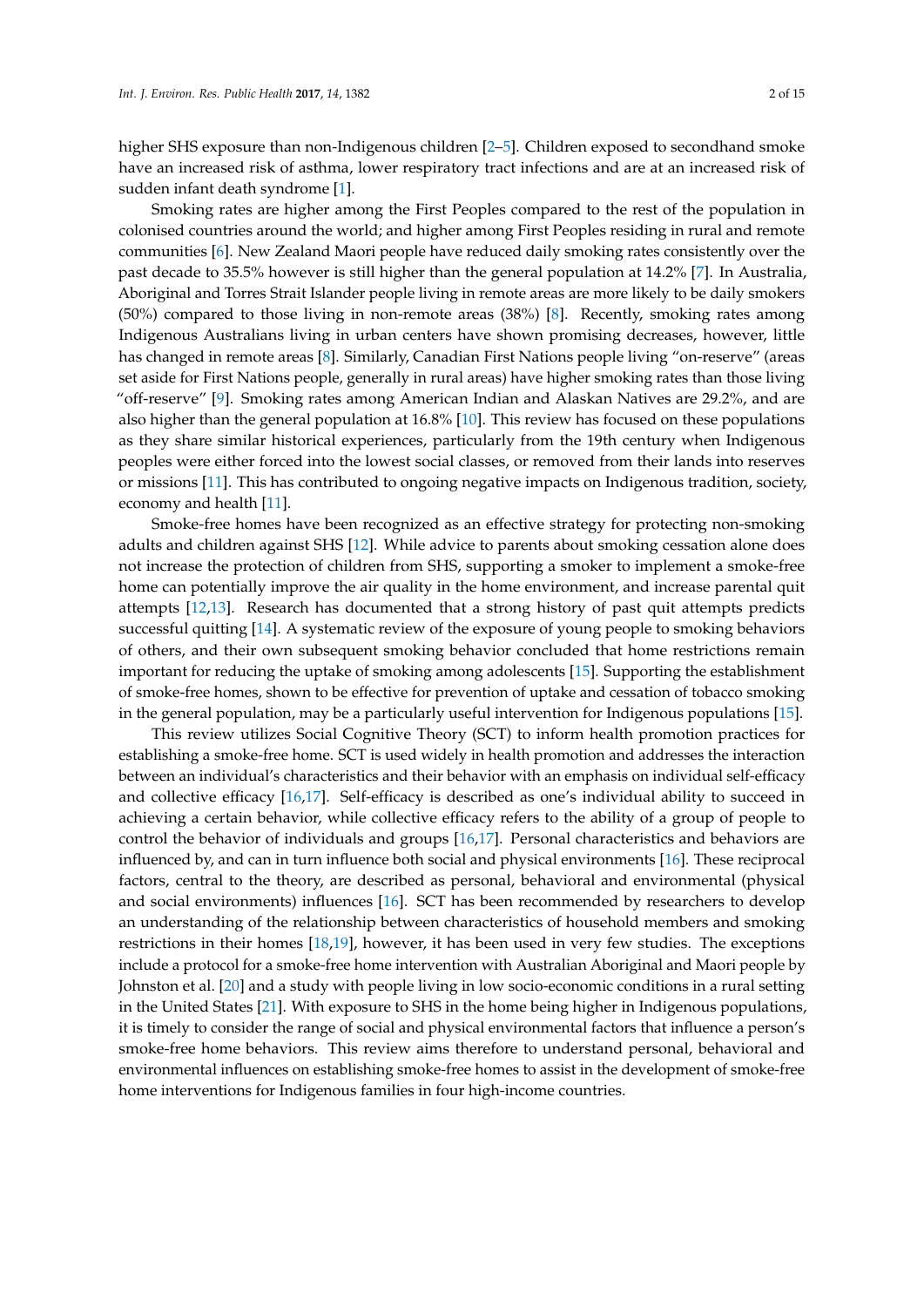## **2. Methods**

## *2.1. Search Terms*

In February 2017, databases of Medline via Ovid, CINAHL, Cochrane Collaboration, PsycINFO were searched. The databases were searched in an iterative process to capture different sets of journals and maximize completeness of the review. Searches used a combination of the following keywords: ("smoke-free" OR "passive smoking" OR "environmental tobacco smoke" OR "second hand smoke") combined with ("Indigenous" OR "Native" OR "Ethnic" OR "Aboriginal" OR "Torres Strait Islander" *Int. J. Environ. Res. Public Health* **2017**, *14*, 1382 3 of 14 OR "Maori" OR "First Nation" OR "Native American" OR "Alaska Native" OR "Inuit" OR "Metis" OR "Pacific Islander" OR "Native Hawaiian"). Only peer-reviewed studies were included, but of all methodology types, with no restrictions on year of publication. Reference lists of eligible articles were searched for additional publications. We scanned 2567 titles. Duplicates, and studies that did not satisfy the inclusion criteria, were removed. Manuscript titles were screened by LS. If the title did not satisfy provide sufficient information to identify its relevance to meet the selection criteria, the abstract was reviewed. Where the abstracts did not clearly inform the exclusion criteria, the full paper was read. To ensure the process was thorough, sixty complete articles were independently checked (by AC and LS) (Figure [1\)](#page-2-0). inclusion criteria, were reflioved. Manuscript thes were screened by E3. If the  $\iota$ criteria, the absolution of abstracts were the absolution of checked.  $\Gamma$ . To ensure the process was those sixty complete articles was thorough, sixty complete articles were the process were the process was thorough, sixty complete articles was thorough, sixty complete articles was the pro

<span id="page-2-0"></span>

**Figure 1.** Summary of the article selection process as recommended by the PRISMA statement. **Figure 1.** Summary of the article selection process as recommended by the PRISMA statement.

#### $T$  is review in contractions include  $T$  this review in  $\mathcal{L}$  review in  $\mathcal{L}$ *2.2. Inclusion Criteria*

countries colonized by Europeans: Australia, New Zealand, Canada and the United States. Studies The populations identified for this review include Indigenous peoples from high-income countries colonized by Europeans: Australia, New Zealand, Canada and the United States. Studies were included if they reported on Indigenous peoples' attitudes, behaviors and experiences of managing SHS within a home with one or more families residing.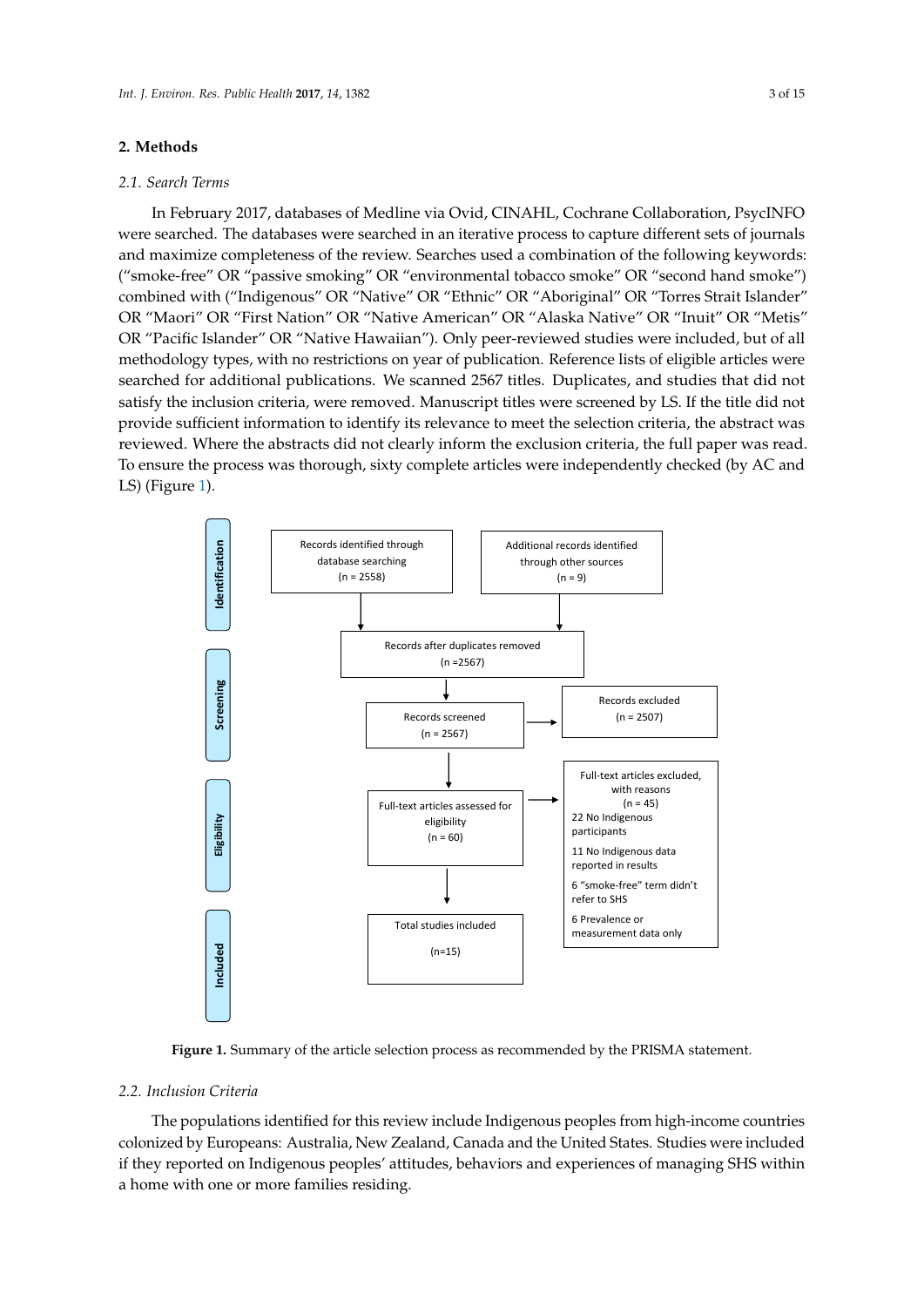#### *2.3. Exclusion Criteria*

Studies were excluded from the review if: there were no Indigenous participants or a proportionately very low number participated in the study (for example studies where Indigenous people were not the main focus of the study); or if the paper included Indigenous participants but the results were not reported separately from the general population; the term "smoke-free" was used to refer only to an individual quitting or being a non-smoker, rather than SHS in the home; or if the study only reported prevalence data.

#### *2.4. Data Extraction and Synthesis*

Data was extracted for each included study (LS) and organized and managed using an Excel spreadsheet. Columns included study design, study aim, country and locality, Indigenous-specific or other population group, and summary of study results (Table [1\)](#page-5-0). A deductive approach was used to map the data from the results sections of the papers into SCT factors of personal, behavioral and environmental influences by LS. Following this, an inductive thematic analysis was undertaken by three researchers (LS, AC and IB), who independently coded the data from the three reciprocal influences, and suggested emergent themes. Agreement about interpretation of the extracted data and themes was achieved as a group by discussion and consensus. Key study results are arranged according to SCT factors, with representative quotes to illustrate the themes (see Figure [2\)](#page-6-0). Only data about the Indigenous populations was extracted from the articles.

## **3. Results**

Fifteen papers met the inclusion criteria and were incorporated into this review (Figure [1\)](#page-2-0). Ten studies were conducted exclusively in Indigenous populations, and the remainder involved mixed populations (i.e., Indigenous and non-Indigenous). Seven studies were conducted in Australia, three in New Zealand, two in both Australia and New Zealand, two in Canada and one in the United States. Eight studies were qualitative and six were quantitative, and one study used multi-methods. A range of data collection methods were used. Six studies used interviews, two used focus groups, four used interviews and focus groups and three studies used quantitative surveys. Six studies focused on female participants while they were pregnant or post-partum, two studies recruited parents and caregivers, and one study investigated the attitudes of children. Samples in the remaining six studies consisted of general community members, health staff and/or key informants. The total number of participants in the studies was 5238, and of these, 3140 (59.9%) were Indigenous participants.

The themes identified from this review were organized into the three reciprocal determinism factors of SCT; personal, behavioral and environmental factors. These include: Personal factors—Knowledge of the health impact of SHS, strong beliefs about potential harm to exposed children and self-efficacy and collective efficacy to implement smoke-free homes; Behavioral factors—Moving smokers outside or removing children from the smoky environments were the main behaviors to reduce SHS exposure; Environmental factors—Social and physical management of SHS in the home. Figure [2](#page-6-0) shows Indigenous specific themes from the 15 included studies arranged into the three reciprocal factors of SCT.

## *3.1. Personal Factors—Knowledge of the Health Impact of SHS, Strong Beliefs about Potential Harm to Exposed Children and Self-Efficacy and Collective Efficacy to Manage Smoke-Free Homes*

Knowledge of the health risks associated with SHS was the most represented theme among participants across the studies. Responses by both adults and children indicated high levels of knowledge about the risks of SHS for children [\[22](#page-13-2)[–30\]](#page-13-3). Four studies reported that participants had concerns for young children exposed to SHS, and a good understanding as to why it was important to protect them [\[23](#page-13-4)[,25](#page-13-5)[,26](#page-13-6)[,31\]](#page-13-7).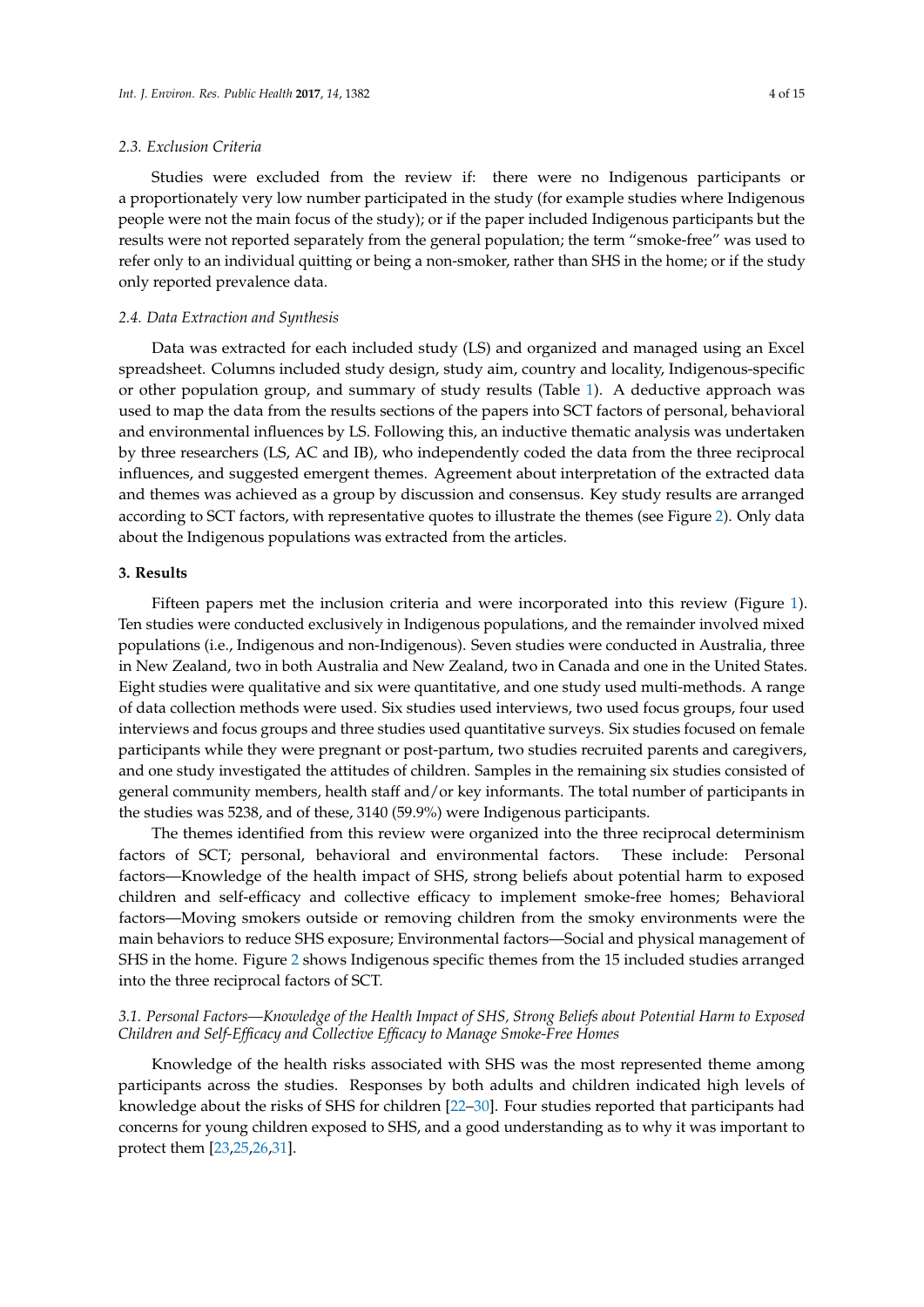| <b>Study (First</b><br>Author, Year)<br>[Ref] | Location of Study by<br><b>Country and Region as</b><br><b>Described by Authors</b> | Method                                                                                      | Sample                                              | Total<br>Participants N | Indigenous<br>Participants N | <b>Focus of Study</b>                                                                                                                                    |
|-----------------------------------------------|-------------------------------------------------------------------------------------|---------------------------------------------------------------------------------------------|-----------------------------------------------------|-------------------------|------------------------------|----------------------------------------------------------------------------------------------------------------------------------------------------------|
| Arjunan et al.,<br>2016 [32]                  | Australia<br>Sydney                                                                 | Quantitative-survey of<br>Aboriginal community<br>members                                   | Community members                                   | 663                     | 663                          | Associated factors with smoking,<br>cessation behaviors and attitudes<br>towards smoke-free homes.<br>Indigenous specific focus                          |
| Bottorff et al.,<br>2010 [23]                 | Canada<br>Reserve                                                                   | Qualitative-focus groups                                                                    | Pregnant women,<br>key informants,<br>elders, youth | 63                      | 63                           | Explore what influences smoking<br>bans in the home. Indigenous<br>specific focus                                                                        |
| Gillespie et al.,<br>2005 [33]                | New Zealand<br>National                                                             | Quantitative-population<br>telephone survey                                                 | Women, men                                          | 2731                    | 924                          | Assess passive smoking exposure in<br>homes and cars, and describe<br>attitudes and behaviors towards<br>smoke-free settings. Mixed<br>ethnic population |
| Glover et al.,<br>2006 [22]                   | New Zealand<br>Auckland                                                             | Qualitative-focus groups<br>and in-depth interviews                                         | Parents and<br>caregivers                           | 61                      | 6                            | Investigate parental attitudes and<br>behaviors regarding their children's<br>uptake of smoking. Indigenous<br>specific focus                            |
| Glover et al.,<br>2013 [24]                   | New Zealand<br>Auckland, Wellington                                                 | Qualitative-focus groups<br>and in-depth interviews                                         | Children                                            | 41                      | 27                           | Describe attitudes of children with<br>respiratory illness towards passive<br>smoking, smoking and parental<br>cessation. Mixed population               |
| Glover et al.,<br>2015 [31]                   | Australia & New Zealand<br>Darwin & Auckland                                        | Qualitative-semi-structured<br>interviews nested within<br>a randomized controlled<br>trial | Mothers                                             | 26                      | 26                           | Understand smoke-free rules around<br>infants. Indigenous specific<br>focus-Maori and Aboriginal                                                         |
| Gould et al.,<br>2013 [25]                    | Australia<br>Regional New South<br>Wales                                            | Qualitative-focus groups                                                                    | Pregnant women,<br>partners/family                  | 18                      | 18                           | Describe women's and<br>family-members' attitudes and<br>experiences of prenatal tobacco<br>smoking and household smoking.<br>Indigenous specific focus  |
| Johnston &<br>Thomas 2008<br>[34]             | Australia<br><b>Remote Northern</b><br>Territory                                    | Qualitative—semi-structured Community members,<br>interviews                                | health staff                                        | 38                      | 29                           | Understand motivators of smoking<br>uptake, routine smoking behavior<br>and motivators and issues related to<br>quitting. Indigenous specific focus      |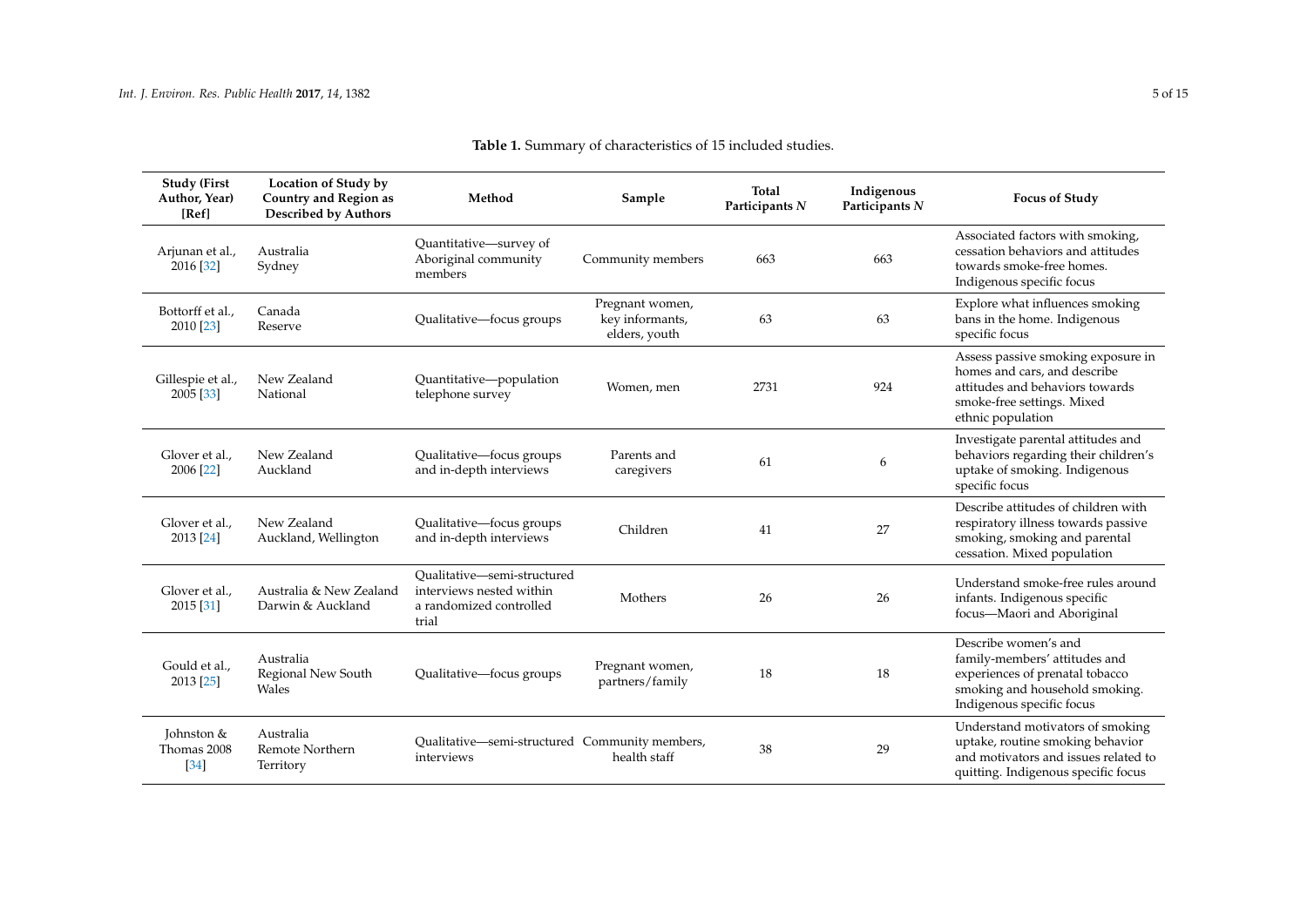<span id="page-5-0"></span>

| <b>Study (First</b><br>Author, Year)<br>[Ref] | <b>Location of Study by</b><br>Country and Region as<br><b>Described by Authors</b> | Method                                                                      | Sample                                                | Total<br>Participants N | Indigenous<br>Participants N | <b>Focus of Study</b>                                                                                                                                                                                                                    |
|-----------------------------------------------|-------------------------------------------------------------------------------------|-----------------------------------------------------------------------------|-------------------------------------------------------|-------------------------|------------------------------|------------------------------------------------------------------------------------------------------------------------------------------------------------------------------------------------------------------------------------------|
| Johnston et al.,<br>2011 [26]                 | Australia<br>Darwin &<br><b>Remote Northern</b><br>Territory                        | Quantitative-cross-sectional<br>survey                                      | Post-partum women                                     | 215                     | 215                          | Describe trends in maternal smoking<br>and smoking in the home.<br>Indigenous specific focus                                                                                                                                             |
| Kegler et al.,<br>$2002$ [35]                 | <b>United States</b><br>Rural                                                       | Ouantitative-in-home<br>survey                                              | Parents/<br>caregivers                                | 380                     | 167                          | Understand household and car<br>smoking restrictions in low-income,<br>rural Native American and White<br>households with young children.<br>Native American and white parents<br>or guardians participated.                             |
| Robertson et al.,<br>2013 [27]                | Australia<br><b>Remote Northern</b><br>Territory                                    | Multi-methods-community<br>surveys, focus groups and<br>in-depth interviews | Key informants,<br>community members,<br>health staff | 400                     | 400                          | Describe a grass-roots response to<br>passive smoking in the community<br>setting. Indigenous specific focus                                                                                                                             |
| Stevenson et al.,<br>2013 [28]                | Australia<br>Remote Northern<br>Territory                                           | Quantitative-community<br>survey                                            | Community members                                     | 258                     | 258                          | Comparison of those who restrict<br>smoking in the home, car and<br>workplace, and those who do not.<br>Indigenous specific focus                                                                                                        |
| Varcoe et al<br>2010 [29]                     | Canada<br>Rural reserve                                                             | Oualitative-individual,<br>group interviews                                 | Key informants                                        | 66                      | 66                           | Describe influences on smoking<br>practices and SHS exposure with<br>a focus on pregnancy and children.<br>Indigenous specific                                                                                                           |
| Walker et al.,<br>2015 [36]                   | Australia & New Zealand<br>Darwin/Greater Darwin<br>& Manukau region                | Ouantitative-data<br>collection in participant<br>homes                     | Mother/infant dyads                                   | 228                     | 228                          | Evaluate a smoke-free intervention<br>with acute respiratory related visits<br>to a health care provider in the<br>infant's first year of life as the main<br>outcome measure. Indigenous<br>specific focus-Both Maori<br>and Aboriginal |
| Wood et al.,<br>2008 [30]                     | Australia<br>Perth                                                                  | Qualitative-focus groups<br>and in-depth interviews                         | Pregnant women &<br>health workers                    | 50                      | 50                           | Investigate the cultural context of<br>tobacco smoking relating to smoking<br>in pregnancy. Indigenous<br>specific focus                                                                                                                 |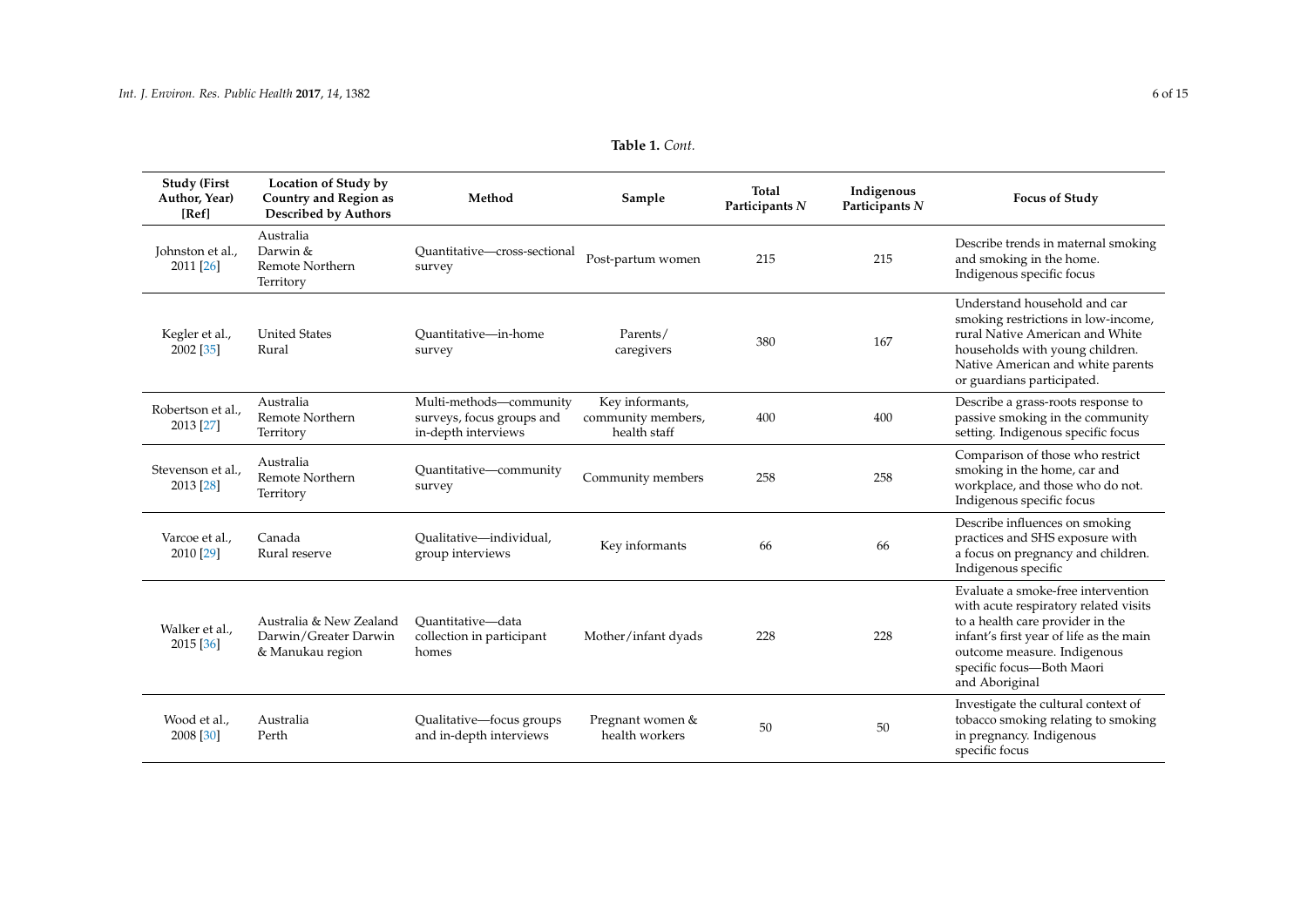**1. Personal factors- Knowledge of the health impact of SHS and strong beliefs about potential harm to exposed children, self- and collective efficacy to implement smoke-free homes** 

| A<br>9         | B<br>Knowledge of health issues<br>(adults & children)                                   | C<br>"the women were clearly aware of the<br>importance of protecting children from SHS" [23]                 |
|----------------|------------------------------------------------------------------------------------------|---------------------------------------------------------------------------------------------------------------|
| 4              | Strong belief of SHS hazard<br>but risk towards children<br>becomes less as children age | "that could be 6 months or 8 months, I'm not<br>sure a time, but no one smokes near a new<br>baby" [25]       |
| 6              | Self-efficacy to implement<br>rules to protect children                                  | "There's smoking in my car but not when the<br>baby's in there. Yeah, I just-I just won't allow it'<br>[31]   |
| 4              | Lack of confidence in the<br>discourse for enforcing rules                               | "some women were unsure about how to bring<br>up the issue of smoking with their partners or<br>parents" [23] |
| $\overline{2}$ | Low self-efficacy to implement<br>rules with others                                      | " participant did not feel they were the kind of<br>person who told someone else what to do" [31]             |
| 3              | Feel powerless to change<br>environment                                                  | "women felt like guests in the house" [23]                                                                    |

#### <span id="page-6-0"></span>**2. Behavioral factors- Changing smoking behaviors in and around the homes and success stories**

| 4 | Success stories | "Among smokers, cigarettes smoked per day, quit<br>attempts within the past yearwere related to<br>household smoking ban' [35] |
|---|-----------------|--------------------------------------------------------------------------------------------------------------------------------|

| Α<br>$\overline{7}$     | в<br>Juggling relationship- not<br>to cause problems     | C<br>"they did not want to be perceived as impolite and<br>ungracious" [23]                                                                                        |
|-------------------------|----------------------------------------------------------|--------------------------------------------------------------------------------------------------------------------------------------------------------------------|
| 5                       | Cultural considerations<br>when socializing &<br>sharing | "shared space takes place within a complex framework of<br>cultural law" [27] " makes it more difficult to limit smoking<br>exposure in an Indigenous context [30] |
| 4                       | Positive role modelling                                  | "Some elders had stopped or reduced smoking for their<br>qrandchildren" [29]                                                                                       |
| 3                       | Overcrowding                                             | "implementation of initiatives was often challenging, due to<br>the large number of smokers living under one roof" [34]                                            |
| 3                       | Unemployment                                             | "High unemployment levels and the rural context meant<br>more people spent time at home" [23]                                                                      |
| 3                       | Strong direction needed<br>for others                    | "If you be nice no-one will listen" [27] "I had to tell her like<br>about 3 times just to you know, you go outside to smoke"<br>$[25]$                             |
| 3                       | Smoke management for<br>the home                         | "Obviously, I wouldn't like them (people visiting their house)<br>to smoke out there [a veranda right outside the front<br>door]" [31]                             |
| $\overline{\mathbf{c}}$ | Respecting clear rules                                   | Successful home signage (in local language) "Good/healthy<br>family- no smoking tobacco" [27]                                                                      |
| $\overline{2}$          | Influence others to have<br>smoke-free home              | "carry stories about passive smoking to houses,<br>encouraging smoke-free homes" [27]                                                                              |
| $\overline{2}$          | Risk of exposure at other<br>people's homes              | " common practices of shared child minding" [30]                                                                                                                   |
| $\overline{2}$          | Smoke-free homes as a<br>refuge from smoke               | "While some women relied on relatives' smoke-free homes<br>for temporary refuge from smoky family gatherings" [23]                                                 |
| $\overline{2}$          | Prepared to sacrifice<br>relationships                   | "Others jeopardized family relationships and made personal<br>sacrifices to protect their children from ETS" [23]                                                  |

**3. Environmental factors- Social and physical management of the home**

**Legend.** A: Frequency of mention, B: Sub-theme, C: Quote from studies

Figure 2. Indigenous specific themes arranged into the three reciprocal determinism factors of the Social Cognitive Theory from the 15 included studies.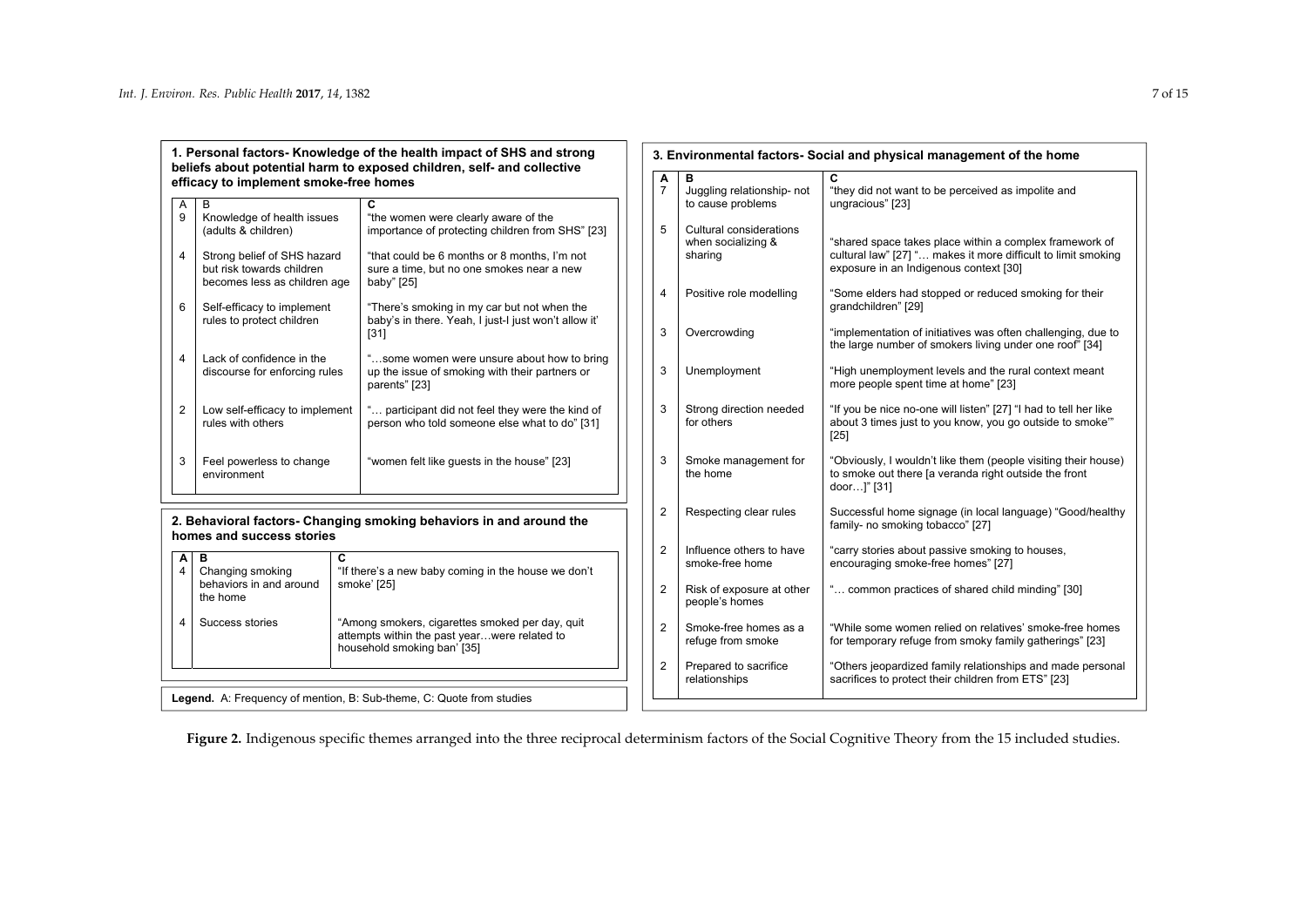Strong beliefs about the harm to children from SHS exposure was a prominent personal influence, and the need to protect newborn babies was highlighted [\[25,](#page-13-5)[31\]](#page-13-7). However, there was an age threshold where community members believed it became more acceptable to smoke near young children. These ages were reported in one study as being close to two months old, and six to eight months old in another [\[25](#page-13-5)[,30\]](#page-13-3). A study by Kegler and Malcoe showed that caregivers with strong beliefs towards the harms of SHS were four times more likely to report total smoking restrictions in their homes, compared to those who possessed weaker beliefs [\[35\]](#page-13-23). These studies demonstrate that strong beliefs about protecting children from SHS can be important motivators for the establishment of smoke-free homes.

#### Self- and Collective Efficacy

High self-efficacy or self-belief in the ability to succeed, is considered a cornerstone to behavior change [\[18\]](#page-12-17). Both high and low self-efficacy were discussed in several studies [\[23,](#page-13-4)[25,](#page-13-5)[26,](#page-13-6)[28,](#page-13-24)[30\]](#page-13-3). Pregnant women were reported as being highly motivated and confident in ensuring they reduced tobacco intake and SHS exposure [\[25](#page-13-5)[,30\]](#page-13-3). Being pregnant also appeared to be a time of strength to promote smoking bans in the home [\[25,](#page-13-5)[30\]](#page-13-3). In a study by Bottorff et al., female participants suggested that those who could implement home smoking rules were strong and confident characters, and these characteristics were essential to successfully administer non-smoking rules [\[23\]](#page-13-4). "My house, my rules" [\[25\]](#page-13-5) was a strong directive by an Indigenous Australian mother when describing her approach to implementing smoke-free home rules. Collective efficacy was discussed by children, parents and community members [\[23,](#page-13-4)[27,](#page-13-25)[28\]](#page-13-24). Children expressed that they had confidence to act to reduce their own risks or to protect their siblings from SHS [\[23\]](#page-13-4). In a large remote community-based study, some community members expressed a desire to implement smoking bans in all homes, community areas and streets [\[27\]](#page-13-25).

## *3.2. Behavioral Factors—Changing Smoking Behaviors in and around the Home and Success Stories*

#### 3.2.1. Changing Smoking Behaviors in and around the Home

The smoking and non-smoking behaviors in and around the home were reported in several studies and participants described a range of approaches [\[25,](#page-13-5)[31,](#page-13-7)[35,](#page-13-23)[36\]](#page-13-26). Glover et al. described how young mothers managed SHS collaboratively with their partners or other family members by removing smokers from the home [\[31\]](#page-13-7). A study by Walker et al. found that although there was high self-reporting of smoke-free home environments, children were still exposed to second-hand smoke through underreporting of exposure or inadequate smoke-free home rules [\[36\]](#page-13-26). Parents described how they may refuse to enter homes of friends or families with their children, until the smokers left the house [\[31\]](#page-13-7). In one study, participants described how guests at a home might choose to vacate while others were smoking inside [\[25\]](#page-13-5). It was also reported in two quantitative studies that home smoking restrictions were associated with smoking less and an increased number of quit attempts by smokers [\[28,](#page-13-24)[35\]](#page-13-23).

#### 3.2.2. Success Stories

There were success stories among Indigenous people living in challenging socio-economic circumstances when implementing smoke-free home environments [\[22,](#page-13-2)[23,](#page-13-4)[27\]](#page-13-25). Indigenous people living in low socio-economic conditions where smoking rates were high in rural Canada, United States and Australia, gave encouraging accounts of personal experiences [\[23,](#page-13-4)[27](#page-13-25)[,35\]](#page-13-23). Reducing SHS exposure in the home was achieved by managing the smoking behaviors of visitors. Importantly, one study found that half of low-income homes occupied by Native Americans had total smoking bans [\[35\]](#page-13-23). Findings from this quantitative study also showed significant associations between the number of cigarettes smoked per day, quit attempts and strong belief towards the harms of SHS to children and babies [\[35\]](#page-13-23).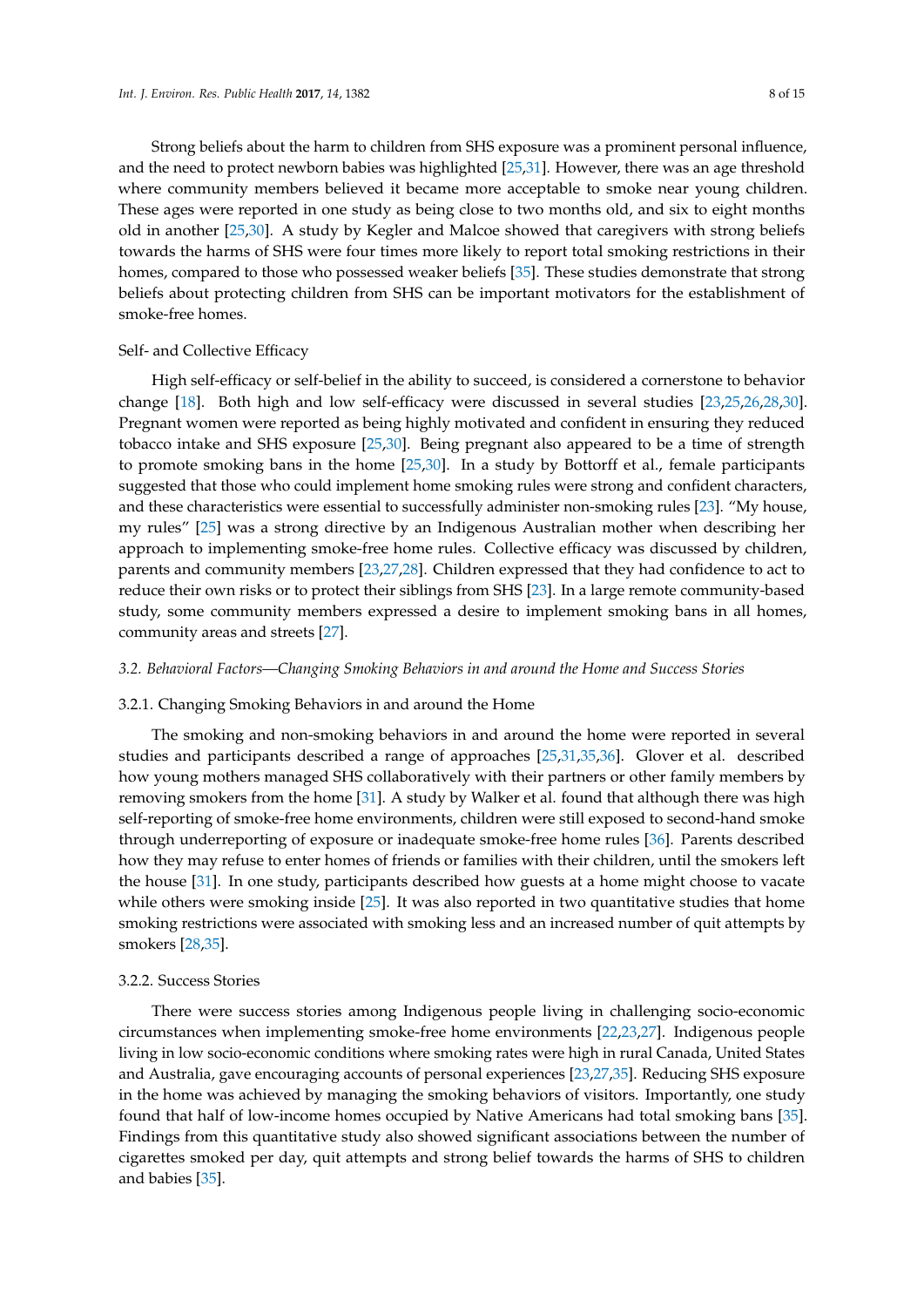### *3.3. Environmental Factors—Social and Physical Management of the Home*

#### 3.3.1. Relationships

Seven studies reported that it was problematic for people to implement smoke-free home rules if protecting relationships took priority. Participants believed it was important to avoid appearing rude to those who smoked [\[23–](#page-13-4)[25](#page-13-5)[,27](#page-13-25)[,31](#page-13-7)[,34\]](#page-13-27). Current smokers were more likely to agree that it could be perceived as rude to ask guests not to smoke inside the home compared to non-smokers [\[32\]](#page-13-28). In three studies, participants expressed that it was of great concern to not jeopardize relationships by being too challenging in one's expression [\[23,](#page-13-4)[25,](#page-13-5)[27\]](#page-13-25). In contrast, two studies reported that a strong belief in the harm of SHS was enough for some individuals to risk challenging their relationships, in order to protect children from harm [\[23,](#page-13-4)[26\]](#page-13-6).

Cultural considerations in relationships when implementing smoke-free homes were discussed in five studies [\[23](#page-13-4)[,27](#page-13-25)[,29](#page-13-29)[,30](#page-13-3)[,34\]](#page-13-27). The tradition of sharing tobacco while socializing was an important theme. A study by Robertson et al. described the important cultural practice where shared community space was managed through kinship systems. This means that cultural protocols need to be considered when communicating with others about managing land or spaces, including the family home [\[27\]](#page-13-25). Three studies reported the importance of socializing with others in the community, and that smoking was often ingrained into this practice [\[23](#page-13-4)[,30](#page-13-3)[,34\]](#page-13-27).

#### 3.3.2. Communicating Smoke-Free Rules

Six studies described residents' attempts to communicate smoke-free home rules to their guests [\[23](#page-13-4)[–25](#page-13-5)[,27](#page-13-25)[,31](#page-13-7)[,33\]](#page-13-30). Participants in two studies discussed how "no smoking" signage was created for homes to communicate their rules [\[27,](#page-13-25)[31\]](#page-13-7). In another study, focus group participants explained how diplomatic conversations were necessary, but not always successful [\[23\]](#page-13-4). Two studies highlighted a lack of knowledge about how to broach the subject with others in the household, which made it difficult to implement smoke-free home rules [\[23](#page-13-4)[,25\]](#page-13-5). Three studies provided evidence that enforcing strict rules, and giving strong instructions, was necessary to prevent visitors or family members from smoking in the home. This method of creating clear, direct rules was deemed more successful in ensuring that others adhered to the rules [\[23](#page-13-4)[,25](#page-13-5)[,27\]](#page-13-25).

#### 3.3.3. Role Modelling

Three studies reported that it was important to people that they be good role models for adolescents and young children [\[22](#page-13-2)[,29](#page-13-29)[,31\]](#page-13-7). Parents used smoking restrictions in the home as a method for discouraging children from taking up smoking, in addition to not smoking in front of them, and avoiding smoky public spaces [\[22\]](#page-13-2). One study identified that where smoking had not been allowed in their own childhood homes, parents often decided to keep the rule for their own children [\[31\]](#page-13-7). Role modelling by Elders and community members was valued, and it was hoped that Elders would actively show leadership around smoking issues [\[29\]](#page-13-29).

#### 3.3.4. Physical Management of SHS in the Home

The way people managed the physical space to reduce SHS within the home was reported in several studies [\[23,](#page-13-4)[25,](#page-13-5)[28,](#page-13-24)[31\]](#page-13-7). A study by Gould et al. reported that some mothers with new born babies would allow smoking in a specific room in their house, away from the children [\[25\]](#page-13-5). Participants in two studies described verandahs or other external spaces as appropriate smoking areas in their smoke-free home management [\[28,](#page-13-24)[31\]](#page-13-7). Some smoke-free homes became a refuge for people who wanted to avoid smoky environments elsewhere [\[23](#page-13-4)[,25\]](#page-13-5).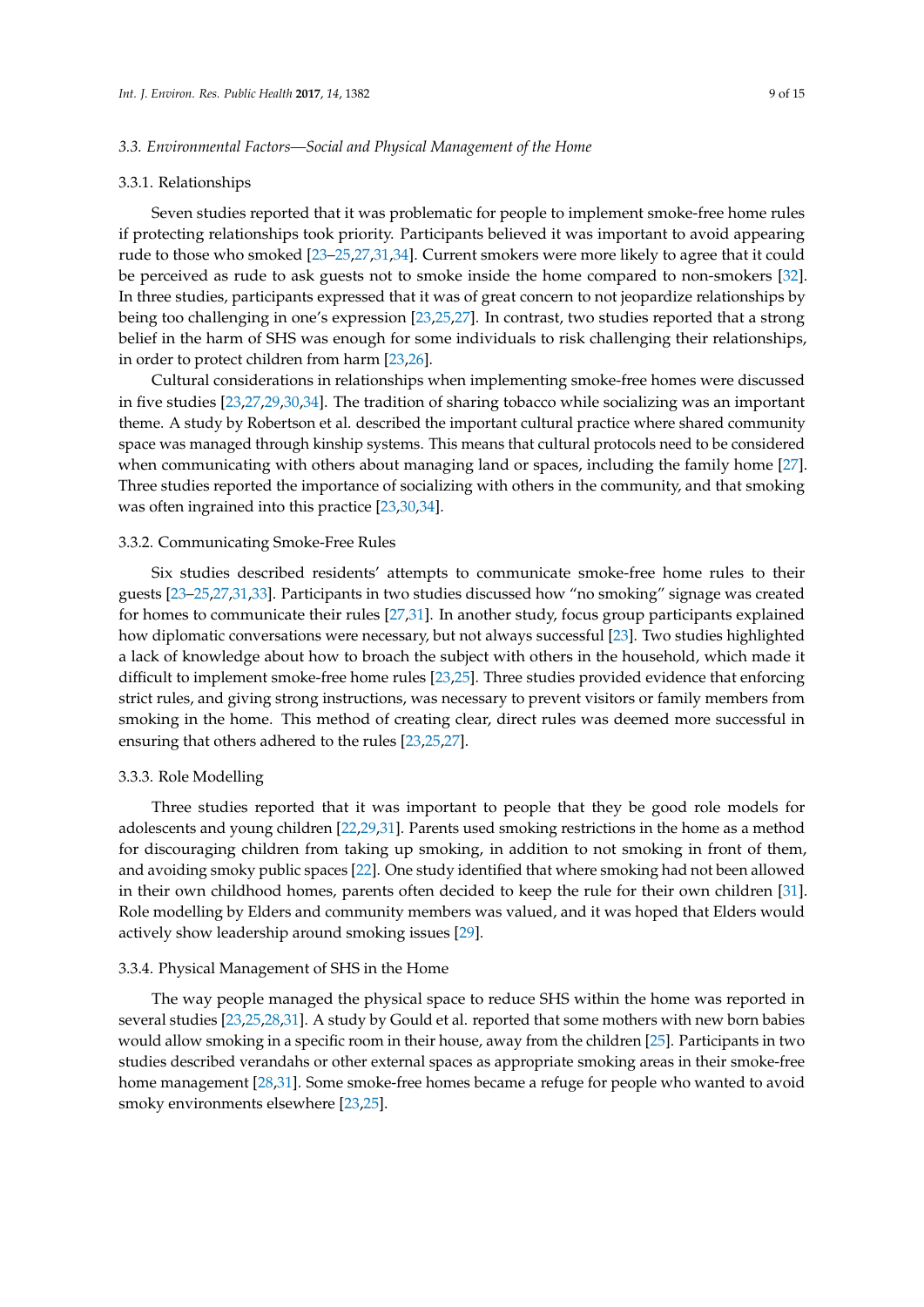### 3.3.5. Socio-Economic Issues

Unemployment, overcrowding and stress were key issues facing some Indigenous families who found it challenging to create smoke-free homes [\[23,](#page-13-4)[34\]](#page-13-27). Implementing smoke-free homes was difficult because there were often many smokers living in households [\[34\]](#page-13-27). High levels of unemployment often led to more people spending extended periods of time in the house smoking, and overcrowding of living spaces exacerbated the issue [\[23\]](#page-13-4).

## **4. Discussion**

This review of SHS in the home and implementing smoke-free homes among Indigenous peoples in four high-income countries of Australia, New Zealand, Canada and the United States of America comprised fifteen included studies. The review analyzed the range of factors that influence the implementation of smoke-free homes. The results of the review were organized into the three reciprocal determinism factors of SCT; personal, behavioral and environmental factors [\[17\]](#page-12-16).

The key personal factors influencing smoke-free home behaviors were related to individuals' knowledge of the health impacts of SHS, strength of beliefs about potential harm to exposed children and also levels of self-efficacy or self-belief in the ability to succeed at implementing a smoke-free home. Collective efficacy was demonstrated in some studies by the shared belief to reduce secondhand tobacco smoke exposure in the home. Important behavioral factors included children removing themselves from the exposure in the home or parents establishing rules where smoking was not to occur in the home. Environmental factors were associated with both physical and social environments. They included how individuals and groups went about the physical management of SHS in the home, approaches to communicating smoke-free rules, how relationships were managed, role modelling and socio-economic issues. No papers in this review considered the reciprocal nature of personal, behavioral and environmental factors that influenced the establishment of smoke-free home environments. However, this review has identified potential links between each of the SCT factors that could promote a smoke-free home environment. Programs aimed at promoting smoke-free home environments in Indigenous communities may be strengthened by consideration of each of the reciprocal determinism factors during design and development of interventions, and how these may interlink.

It is well recognized by health promotion practitioners, that knowledge about health and health risks is vital, however, it does not ensure positive behavior change [\[37\]](#page-13-31). Studies have shown that high awareness of the significant negative effects of SHS exposure is not always linked to behaviors that result in smoke-free home environments [\[38\]](#page-13-32). Our review has demonstrated this is not dissimilar among Indigenous populations. From our review, there appeared to be social norms operating among some groups that allow smoking in the home, potentially hampering collective efficacy efforts by families to establish smoke-free homes. For example, some parents felt strongly about not smoking near newborn babies, but smoking around slightly older infants was of less concern [\[25,](#page-13-5)[30\]](#page-13-3). Factors such as crawling and toddling infants being too mobile to leave unattended inside the home has been reported to make it difficult for some parents to go outside to smoke [\[39\]](#page-14-0). At the same time however, there was evidence that such social norms are being challenged within some Indigenous communities [\[25\]](#page-13-5). Importantly, a study of Aboriginal women in small reserve communities in Canada, found a growing social norm towards smoke-free homes [\[23\]](#page-13-4).

In addition to knowledge of health risks, high personal self-efficacy has been shown to enhance motivation, goal setting and commitment to achieving positive outcomes [\[40\]](#page-14-1). This review found many families had skills to manage physical space in the home, however, a range of social issues affecting households can hinder efforts to establish smoke-free homes [\[23\]](#page-13-4). Socio-economic contexts are important considerations in smoke-free home interventions. Nevertheless, individuals with high self-efficacy characterized by strong direct communication may have skills for managing physical space. Indigenous people given voice in these studies demonstrated they can overcome known barriers, manage relationships, and successfully establish and maintain smoke-free homes [\[23](#page-13-4)[,25\]](#page-13-5).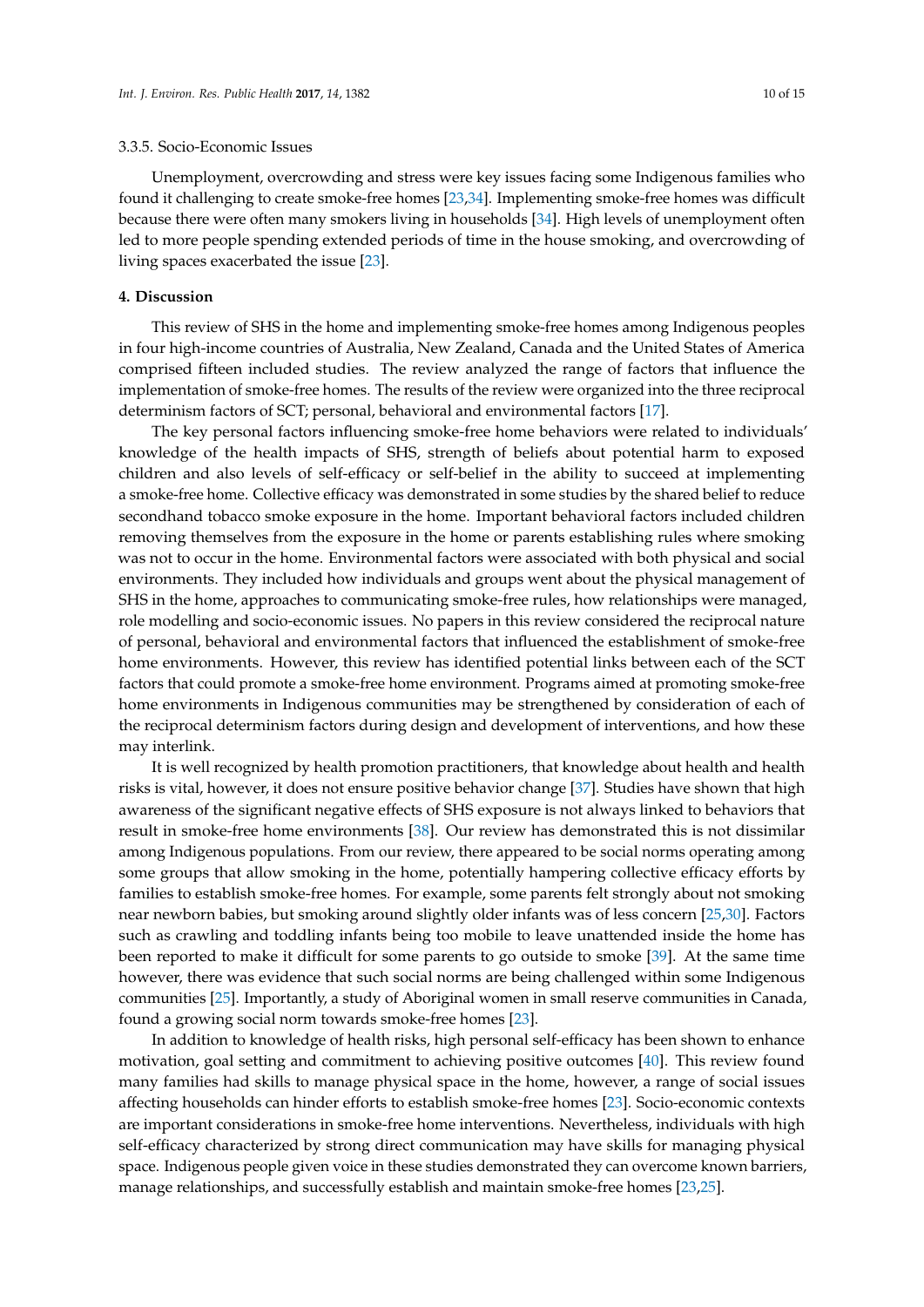To our knowledge, there has been only one peer-reviewed study evaluating a smoke-free home intervention for Indigenous populations. The study, included in this review, was a randomized controlled trial of behavioral 'coaching' about SHS, in addition to usual care, delivered during home visits following the birth of a new baby. The study was implemented in homes with at least one smoker in Darwin, Australia and Auckland, New Zealand. The control group received usual post-natal care. This intervention did not show a significant effect for the primary study outcome measure, which was the rate of presentations to a health provider for acute respiratory illness in the baby's first year of life. Notably 94% of participants in the intervention group and 95% in regular post-care group identified their homes having full smoking bans at baseline, and at 12 months post intervention [\[36\]](#page-13-26). A qualitative study nested within this trial, also included in this review, found that women believed they were effective in protecting their children from SHS [\[35\]](#page-13-23).

A systematic review of qualitative studies investigating smoke-free homes has been conducted [\[39\]](#page-14-0). Of the 22 included studies, only two included Indigenous people [\[23,](#page-13-4)[25\]](#page-13-5). Seven analytical themes were developed including knowledge, skills, community norms, relationships, perceived benefits, addiction and practicalities. The review similarly reported that protecting children was a motivator for implementing smoke-free home rules and that concerns about maintaining relationships made it difficult to restrict smoking in the home. Our work uniquely focused on Indigenous populations, and together the two reviews provide a comprehensive review of barriers, motivators and enablers of smoke-free homes across Indigenous and non-Indigenous population groups.

A strength of this review is that to our knowledge, it is the first systematic review to explore the implementation of smoke-free homes in Indigenous populations experiencing colonization and living within high-income countries. The included studies have been analyzed using a SCT lens to understand the influences and challenges of establishing smoke-free homes from a health promotion perspective. SCT was selected to demonstrate the utility of using this behavioral theory to potentially inform the design and development of smoke-free home research interventions. A limitation of the review is that the initial abstract screening was completed by a sole reviewer. Care was taken to ensure all studies were identified, however, there remains a risk that some papers may have been missed. The diversity of methodological approaches used in the studies was challenging. There are no agreed tools to systematically assess quality in mixed reviews, instead the articles have been summarized in Table [1.](#page-5-0) Data collection methods used in some studies may have had a differential effect on the reporting of smoke-free homes, resulting in reporting bias and unequal comparisons. One study that used telephone surveys for data collection consistently showed positive self-regulated responses, indicating that the participants limited smoking inside their homes [\[33\]](#page-13-30). However, other national data and studies using face-to-face interviews suggests that smoking inside the home is reported more frequently [\[2](#page-12-1)[,3](#page-12-2)[,35\]](#page-13-23). It is also worth noting that no studies focused specifically on the views of Indigenous men, and doing so may be useful for developing strategies targeted to Indigenous men in the home. This review has not captured successful smoke-free home projects that were reported in non-peer-reviewed literature. For example, in the Blue Light Project community members in Canadian Aboriginal reserves placed "blue-colored" lights (light bulbs) at the entrance of their homes to show visitors that their home was smoke-free. This project visited over 800 homes in a Canadian Aboriginal reserve and gave out over 300 "blue-colored" lights to self-declared smoke-free households [\[23\]](#page-13-4). These types of initiatives are important for increasing our understanding of successful implementation of community-based strategies.

Supporting the establishment of smoke-free homes has been shown to be effective for preventing the uptake and cessation of tobacco smoking in the general population, and may be a particularly useful intervention for Indigenous populations [\[15\]](#page-12-14). It was evident from this review that families, including those who live in disadvantaged circumstances, successfully implement smoke-free homes, and it is important to understand these characteristics, and promote them. Table [2](#page-11-0) details our suggestions for policy, practice and research based on the range of personal, behavioral and environmental factors that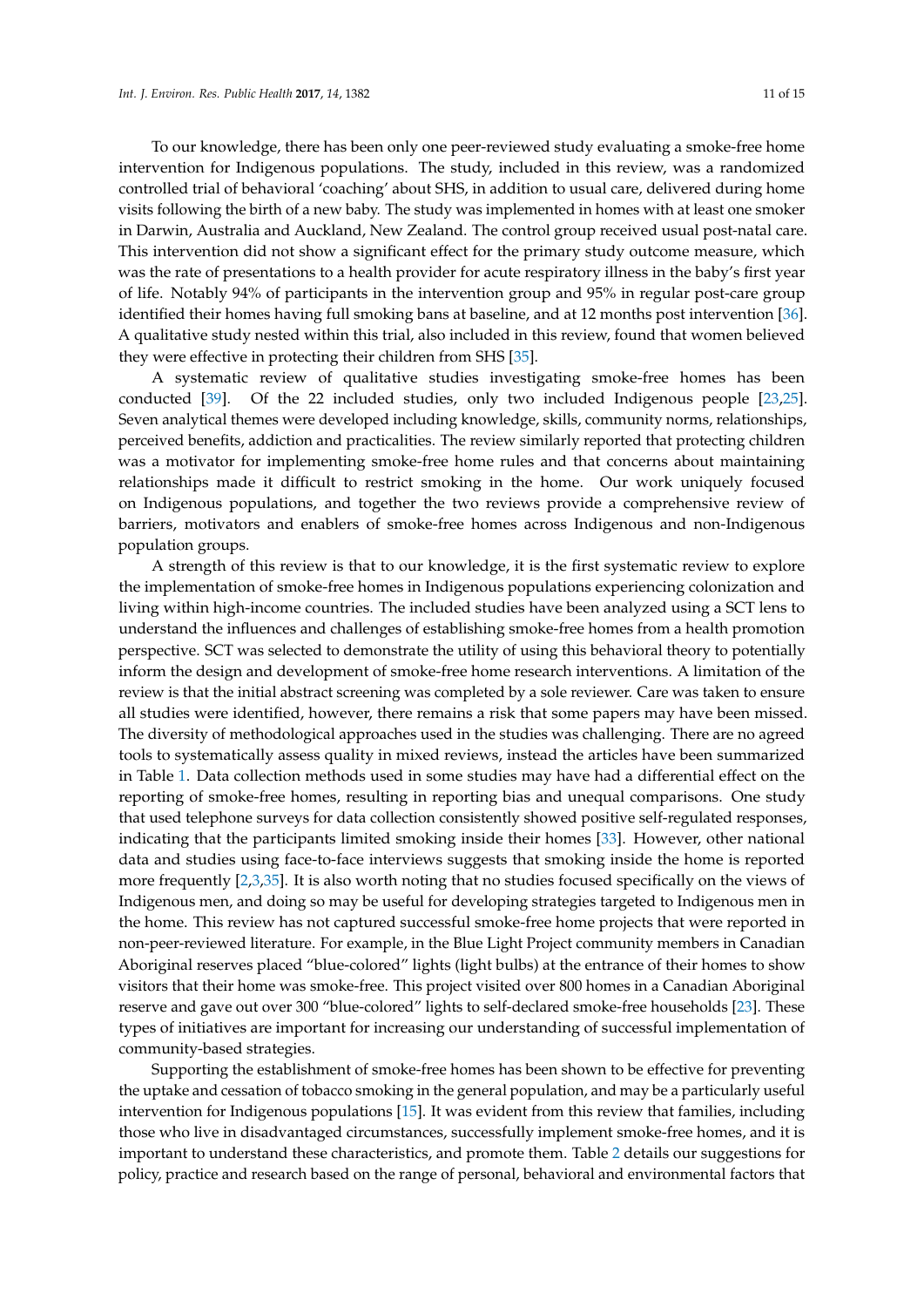influence the implementation of smoke-free homes. Due to the reciprocal nature of the factors, health promotion programs should consider a range of factors in the development of programs [\[40\]](#page-14-1). In terms of how to achieve or develop an intervention based on the above factors, using participatory processes by actively involving Indigenous people in developing culturally appropriate health promotion programs is vital [\[41\]](#page-14-2).

<span id="page-11-0"></span>

| <b>SCT</b>            | <b>Themes</b>                                                                                                                                                                        | <b>Recommendations for Policy and Practice</b>                                                                                                                                                                                                                                                                                                                                                                                                                          |
|-----------------------|--------------------------------------------------------------------------------------------------------------------------------------------------------------------------------------|-------------------------------------------------------------------------------------------------------------------------------------------------------------------------------------------------------------------------------------------------------------------------------------------------------------------------------------------------------------------------------------------------------------------------------------------------------------------------|
| Personal factors      | Knowledge of the<br>health impact of SHS<br>and strong beliefs<br>about potential harm to<br>exposed to children<br>Self and collective<br>efficacy to implement<br>smoke-free homes | Strategies to support families transfer knowledge<br>of the importance of SFH into practice by<br>supporting individuals and families develop<br>a discourse to help with the decision-making<br>process for implementing smoke-free homes<br>Health promotion messages co-developed with<br>Indigenous communities can be positively<br>framed as family and community interventions.                                                                                  |
| Behavioral factors    | Smoking behaviors in<br>and round the home<br>Success stories                                                                                                                        | Identifying change agents and leaders in the<br>community to role model and promote<br>smoke-free home behaviors<br>Narrative and video-based media to promote<br>success stories                                                                                                                                                                                                                                                                                       |
| Environmental factors | Social and physical<br>management of the<br>home                                                                                                                                     | Understanding decision-making processes, and<br>the power structure of relationships within<br>family homes may improve the development of<br>smoke-free home intervention strategies<br>Future qualitative and quantitative research<br>could explore the how to build self and collective<br>efficacy in the decision-making processes for<br>implementing smoke-free homes in Indigenous<br>community setting, rather than focusing only on<br>the individual smoker |

**Table 2.** Recommended policy, practice and research strategies.

SCT: Social Cognitive Theory.

#### **5. Conclusions**

This review of fifteen studies through a SCT lens identified influences and barriers to the establishment of smoke-free homes in Indigenous communities. It is important to support individuals and families to create smoke-free homes which may represent a catalyst to reducing long-term smoking behaviors by supporting cessation among established smokers and preventing uptake among adolescents [\[13,](#page-12-12)[19\]](#page-12-18). The review elicited practical recommendations from the participants in the included studies, and the importance of relationships and role models, and how best to communicate home smoking rules [\[22–](#page-13-2)[25,](#page-13-5)[27,](#page-13-25)[29,](#page-13-29)[31,](#page-13-7)[33\]](#page-13-30). Cultural considerations are paramount, and sharing was a common theme related to socializing and kinship [\[23,](#page-13-4)[27,](#page-13-25)[30](#page-13-3)[,34\]](#page-13-27). In developing a suitable intervention, these considerations can be born in mind. The interplay of reciprocal determinism can be useful to inform the design and development of appropriate interventions. For example, by using a multilevel intervention that simultaneously addresses personal (building self-efficacy and collective efficacy through education and support for behavior change), behavioral (establishing smoke-free home behaviors and quitting) and supportive environmental (social and physical) influences that support smoke-free spaces. However, local factors and diversity of Indigenous population needs to be always taken into consideration.

**Acknowledgments:** Leah Stevenson is in receipt of an Australian Post-Graduate Award. SC is supported by National Health & Medical Research Council of Australia grant no. 1071889. GG is supported by Australian National Health and Medical Research Council (APP1092028) and Cancer Institute New South Wales (15/ECF/1-52) Early Career Research Fellowships.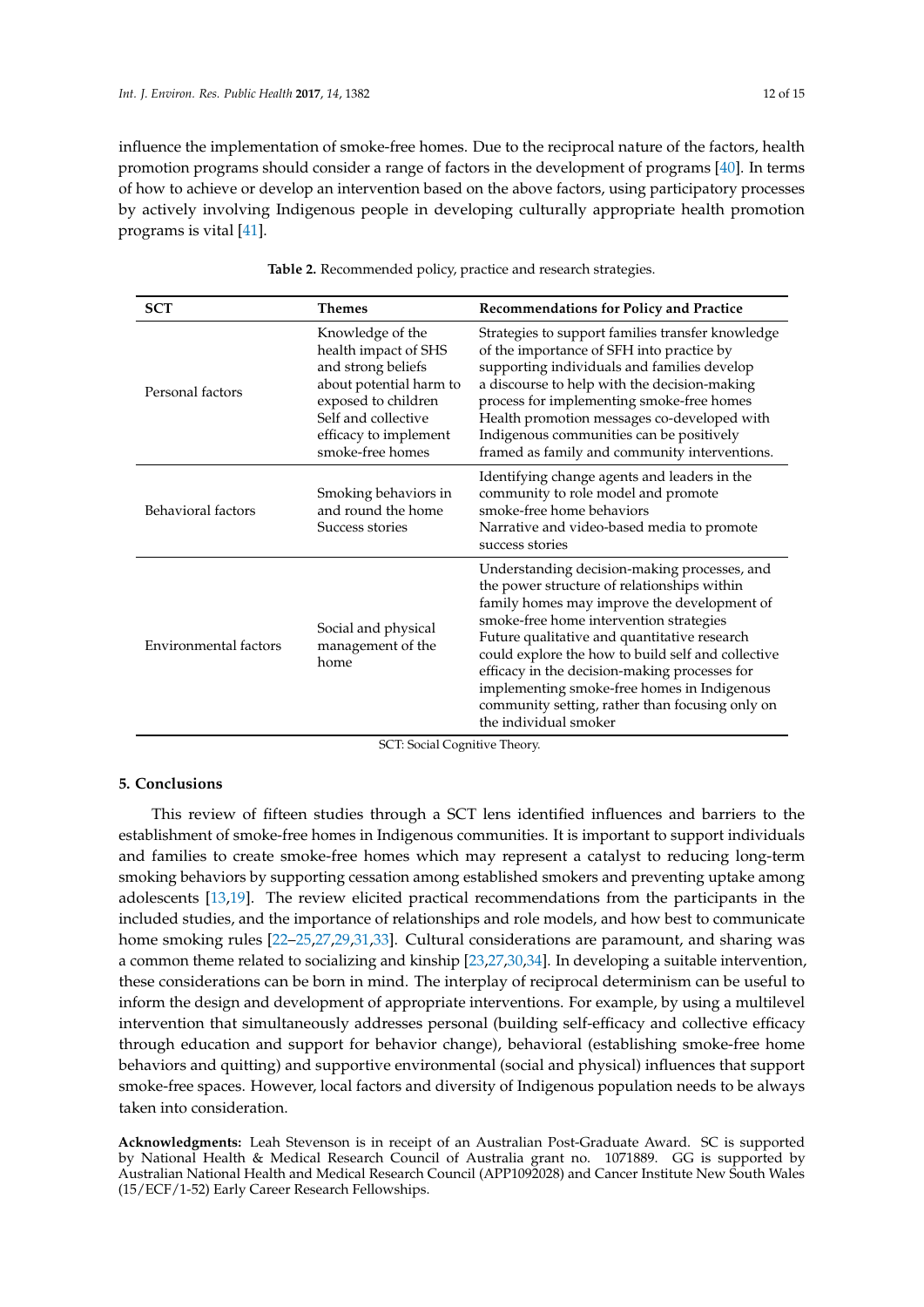**Author Contributions:** Leah Stevenson is the lead investigator of the review and initiated the study development. Leah Stevenson, India Bohanna, Jan Robertson, and Alan R. Clough contributed to the study methods, design and analysis. All authors (Leah Stevenson, Sandy Campbell, India Bohanna, Gillian S. Gould, Jan Robertson and Alan R. Clough) drafted the manuscript. Leah Stevenson, Sandy Campbell and Gillian S. Gould revised the manuscript. All authors (Leah Stevenson, Sandy Campbell, India Bohanna, Gillian S. Gould, Jan Robertson and Alan R. Clough) contributed to the manuscript and approved the final manuscript.

**Conflicts of Interest:** The authors declare no conflict of interest.

## **References**

- <span id="page-12-0"></span>1. U.S. Department of Health and Human Services. *The Health Consequences of Involuntary Exposure to Tobacco Smoke: A Report of the Surgeon General*; U.S. Department of Health and Human Services, Centers for Disease Control and Prevention, Coordinating Center for Health Promotion, National Center for Chronic Disease Prevention and Health Promotion, Office on Smoking and Health: Atlanta, GA, USA, 2006.
- <span id="page-12-1"></span>2. Thomas, D.; Stevens, M. Aboriginal and Torres Strait Islander smoke-free homes, 2002 to 2008. *Aust. N. Z. J. Public Health* **2014**, *38*, 147–153. [\[CrossRef\]](http://dx.doi.org/10.1111/1753-6405.12202) [\[PubMed\]](http://www.ncbi.nlm.nih.gov/pubmed/24690053)
- <span id="page-12-2"></span>3. Ministry of Health. *The Health of New Zealand Adults 2011/2012: Key Findings of the New Zealand Health Survey*; Ministry of Health: Wellington, New Zealand, 2012.
- <span id="page-12-3"></span>4. Singh, G.; Siahpush, M.; Kogan, M.D. Disparities in children's exposure to environmental tobacco smoke in the United States, 2007. *Pediatrics* **2010**, *126*, 4–13. [\[CrossRef\]](http://dx.doi.org/10.1542/peds.2009-2744) [\[PubMed\]](http://www.ncbi.nlm.nih.gov/pubmed/20587673)
- <span id="page-12-4"></span>5. Gionet, L.; Roshanafshar, S. Select Health Indicators of First Nations People Living off Reserve, Metis and Inuit. Available online: <http://www.statcan.gc.ca/pub/82-624-x/2013001/article/11763-eng.pdf> (accessed on 8 August 2017).
- <span id="page-12-5"></span>6. Reid, J.; Hammond, D.; Rynard, V.; Burkalter, R. *Tobacco Use in Canada: Patterns and Trends, 2015 Edition*; Propel Centre for Population Health Impact University of Waterloo: Waterloo, ON, Canada, 2015.
- <span id="page-12-6"></span>7. Ministry of Health. *Annual Update of Key Results 2015/2016: New Zealand Health Survey*; Ministry of Health: Wellington, New Zealand, 2016.
- <span id="page-12-7"></span>8. Australian Bureau of Statistics. Australian Aboriginal and Torres Strait Islander Health Survey: First Results, Australia, 2012–2013. Available online: <http://www.abs.gov.au/ausstats/abs@.nsf/mf/4727.0.55.001> (accessed on 8 August 2017).
- <span id="page-12-8"></span>9. Reading, C.L.; Wien, F. *Health Inequalities and Social Determinants of Aboriginal Peoples' Health*; National Collaborating Centre for Aboriginal Health: Prince George, BC, Canada, 2009.
- <span id="page-12-9"></span>10. Jamal, A.; Homa, D.; O'Connor, E.; Babb, S.; Caraballo, R.; Singh, T.; Hu, S.; King, B. Current cigarette smoking among adults—United States, 2005–2014. *MMWR Morb. Mortal. Wkly. Rep.* **2015**, *64*, 1233–1240. [\[CrossRef\]](http://dx.doi.org/10.15585/mmwr.mm6444a2) [\[PubMed\]](http://www.ncbi.nlm.nih.gov/pubmed/26562061)
- <span id="page-12-10"></span>11. Kunitz, S.J. *Disease and Social Diversity: The European Impact on the Health of Non-Europeans*; Oxford University Press: New York, NY, USA, 1996.
- <span id="page-12-11"></span>12. Borland, R.; Yong, H.; Cummings, K.; Hyland, A.; Anderson, S.; Fong, G. Determinants and consequences of smoke-free homes: Findings from the International Tobacco Control (ITC) Four Country Survey. *Tob. Control* **2006**, *15*, 42–50. [\[CrossRef\]](http://dx.doi.org/10.1136/tc.2005.012492) [\[PubMed\]](http://www.ncbi.nlm.nih.gov/pubmed/16754946)
- <span id="page-12-12"></span>13. Gilpin, E.A.; White, M.M.; Farkas, A.J.; Pierce, J.P. Home smoking restrictions: Which smokers have them and how they are associated with smoking behavior. *Nicotine Tob. Res.* **1999**, *1*, 153–162. [\[CrossRef\]](http://dx.doi.org/10.1080/14622299050011261) [\[PubMed\]](http://www.ncbi.nlm.nih.gov/pubmed/11072396)
- <span id="page-12-13"></span>14. Berg, C.J.; An, L.C.; Kirch, M.; Guo, H.; Thomas, J.L.; Patten, C.A.; Ahluwalia, J.S.; West, R. Failure to report attempts to quit smoking. *Addict. Behav.* **2010**, *35*, 900–904. [\[CrossRef\]](http://dx.doi.org/10.1016/j.addbeh.2010.06.009) [\[PubMed\]](http://www.ncbi.nlm.nih.gov/pubmed/20584571)
- <span id="page-12-14"></span>15. Emory, K.; Saquib, N.; Gilpin, E.A.; Pierce, J.P. The association between home smoking restrictions and youth smoking behaviour: A review. *Tob. Control* **2010**, *19*, 495–506. [\[CrossRef\]](http://dx.doi.org/10.1136/tc.2010.035998) [\[PubMed\]](http://www.ncbi.nlm.nih.gov/pubmed/20852326)
- <span id="page-12-15"></span>16. Bandura, A. *Social Learning Theory*; Prentice-Hall: Englewood Cliffs, NJ, USA, 1977.
- <span id="page-12-16"></span>17. Bandura, A. Social cognitive theory in cultural context. *Appl. Psychol.* **2002**, *51*, 269–290. [\[CrossRef\]](http://dx.doi.org/10.1111/1464-0597.00092)
- <span id="page-12-17"></span>18. Cragg, L.; Davies, M.; Macdowall, W. *Health Promotion Theory*; McGraw-Hill Education: Maidenhead, UK, 2013.
- <span id="page-12-18"></span>19. Borland, R. Theories of Behavior Change in Relation to Environmental Tobacco Smoke Control to Protect Children. 1999. Available online: <http://www.who.int/tobacco/media/en/borland.pdf> (accessed on 8 August 2017).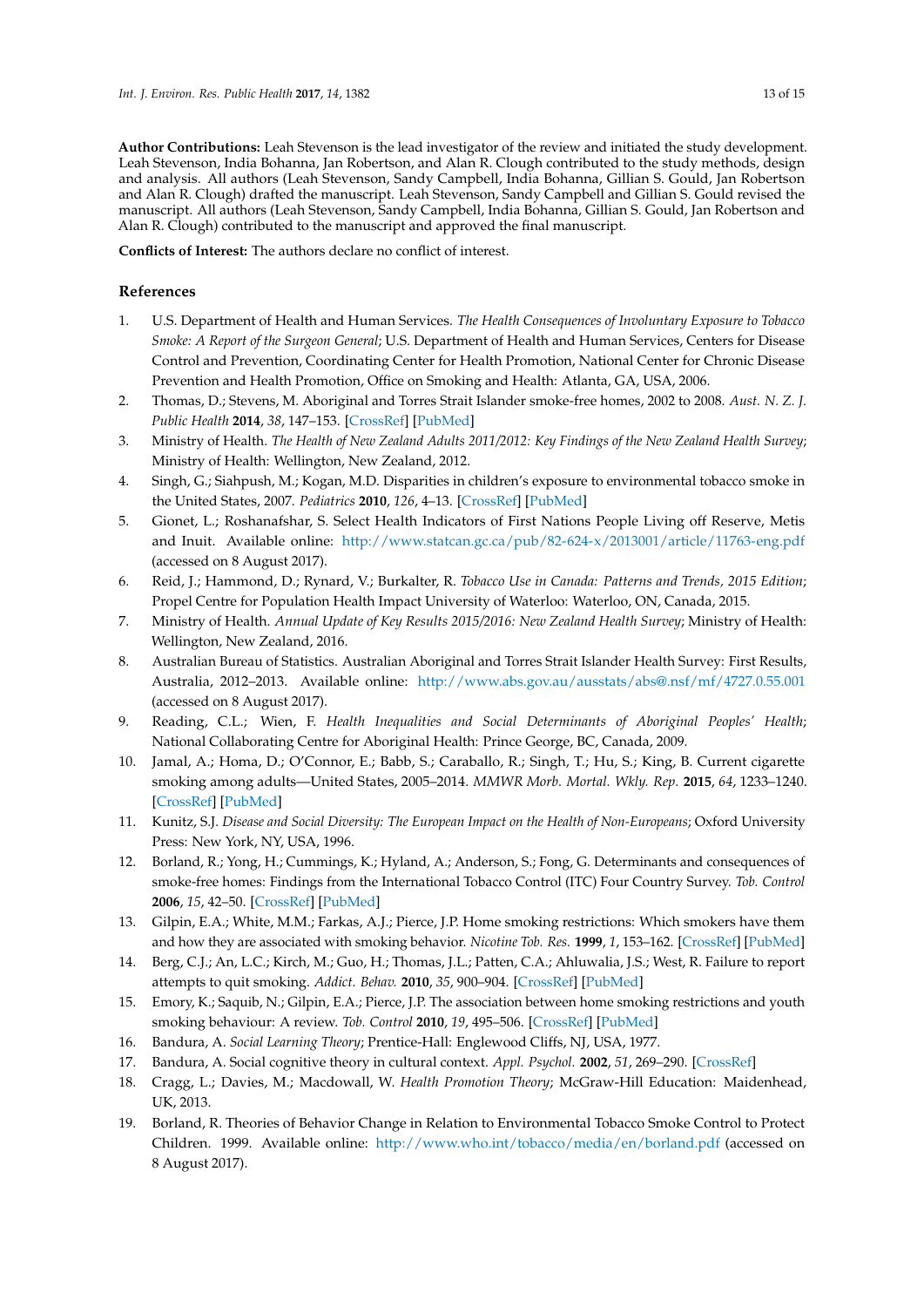- <span id="page-13-18"></span><span id="page-13-16"></span><span id="page-13-14"></span><span id="page-13-12"></span><span id="page-13-11"></span><span id="page-13-9"></span><span id="page-13-0"></span>20. Johnston, V.; Walker, N.; Thomas, D.P.; Glover, M.; Chang, A.B.; Bullen, C.; Morris, P.; Brown, N.; Vander Hoorn, S.; Borland, R.; et al. The study protocol for a randomized controlled trial of a family-centred tobacco control program about environmental tobacco smoke (ETS) to reduce respiratory illness in Indigenous infants. *BMC Public Health* **2010**, *10*, 114. [\[CrossRef\]](http://dx.doi.org/10.1186/1471-2458-10-114) [\[PubMed\]](http://www.ncbi.nlm.nih.gov/pubmed/20205950)
- <span id="page-13-19"></span><span id="page-13-1"></span>21. Kegler, M.; Escoffery, C.; Groff, A.; Butler, S.; Foreman, A. A qualitative study of how families decide to adopt household smoking restrictions. *Fam. Community Health* **2007**, *30*, 328–341. [\[CrossRef\]](http://dx.doi.org/10.1097/01.FCH.0000290545.56199.c9) [\[PubMed\]](http://www.ncbi.nlm.nih.gov/pubmed/17873639)
- <span id="page-13-20"></span><span id="page-13-2"></span>22. Glover, M.; Paynter, J.; Wong, G.; Scragg, R.; Nosa, V.; Freeman, B. Parental attitudes towards the uptake of smoking by children. *Health Promot. J. Aust.* **2006**, *17*, 128–133.
- <span id="page-13-22"></span><span id="page-13-4"></span>23. Bottorff, J.L.; Johnson, J.L.; Carey, J.; Hutchinson, P.; Sullivan, D.; Mowatt, R.; Wardman, D. A family affair: Aboriginal women's efforts to limit second-hand smoke exposure at home. *Can. J. Public Health* **2010**, *101*, 32–35. [\[PubMed\]](http://www.ncbi.nlm.nih.gov/pubmed/20364535)
- 24. Glover, M.; Kira, A.; Faletau, J. Smoke, smoking and cessation: The views of children with respiratory illness. *J. Asthma* **2013**, *50*, 722–728. [\[CrossRef\]](http://dx.doi.org/10.3109/02770903.2013.807432) [\[PubMed\]](http://www.ncbi.nlm.nih.gov/pubmed/23692472)
- <span id="page-13-13"></span><span id="page-13-5"></span>25. Gould, G.; Munn, J.; Avuri, S.; Hoff, S.; Cadet-James, Y.; McEwen, A.; Clough, A. "Nobody smokes in the house if there's a new baby in it": Aboriginal perspectives on tobacco smoking in pregnancy and in the household in regional NSW Australia. *Women Birth* **2013**, *26*, 246–253. [\[CrossRef\]](http://dx.doi.org/10.1016/j.wombi.2013.08.006) [\[PubMed\]](http://www.ncbi.nlm.nih.gov/pubmed/24011470)
- <span id="page-13-8"></span><span id="page-13-6"></span>26. Johnston, V.; Thomas, D.P.; McDonnell, J.; Andrews, R.M. Maternal smoking and smoking in the household during pregnancy and postpartum: Findings from an Indigenous cohort in the Northern Territory. *Med. J. Aust.* **2011**, *194*, 556–559. [\[PubMed\]](http://www.ncbi.nlm.nih.gov/pubmed/21644912)
- <span id="page-13-25"></span><span id="page-13-15"></span><span id="page-13-10"></span>27. Robertson, J.; Pointing, B.S.; Stevenson, L.; Clough, A.R. "We made the rule, we have to stick to it": Towards effective management of environmental tobacco smoke in remote Australian Aboriginal communities. *Int. J. Environ. Res. Public Health* **2013**, *10*, 4944–4966. [\[CrossRef\]](http://dx.doi.org/10.3390/ijerph10104944) [\[PubMed\]](http://www.ncbi.nlm.nih.gov/pubmed/24157514)
- <span id="page-13-24"></span><span id="page-13-21"></span><span id="page-13-17"></span>28. Stevenson, L.C.; Bohanna, I.; Robertson, J.A.; Clough, A.R. Aboriginal people in remote communities in Arnhem land (Northern Territory) restrict their smoking in some environments: Implications for developing and implementing interventions to reduce exposure to environmental tobacco smoke. *Drug Alcohol Rev.* **2013**, *32*, 627–630. [\[CrossRef\]](http://dx.doi.org/10.1111/dar.12070) [\[PubMed\]](http://www.ncbi.nlm.nih.gov/pubmed/23968335)
- <span id="page-13-29"></span>29. Varcoe, C.; Bottorff, J.L.; Carey, J.; Sullivan, D.; Williams, W. Wisdom and influence of elders: Possibilities for health promotion and decreasing tobacco exposure in First Nations communities. *Can. J. Public Health* **2010**, *101*, 154–158. [\[PubMed\]](http://www.ncbi.nlm.nih.gov/pubmed/20524382)
- <span id="page-13-3"></span>30. Wood, L.; France, K.; Hunt, K.; Eades, S.; Slack-Smith, L. Indigenous women and smoking during pregnancy: Knowledge, cultural contexts and barriers to cessation. *Soc. Sci. Med.* **2008**, *66*, 2378–2389. [\[CrossRef\]](http://dx.doi.org/10.1016/j.socscimed.2008.01.024) [\[PubMed\]](http://www.ncbi.nlm.nih.gov/pubmed/18313186)
- <span id="page-13-7"></span>31. Glover, M.; Kira, A.; Johnston, V.; Walker, N.; Brown, N.; Thomas, D. Australian and New Zealand Indigenous mothers' report respect for smoking bans in homes. *Women Birth* **2015**, *28*, 1–7. [\[CrossRef\]](http://dx.doi.org/10.1016/j.wombi.2014.09.004) [\[PubMed\]](http://www.ncbi.nlm.nih.gov/pubmed/25458756)
- <span id="page-13-28"></span>32. Arjunan, P.; Poder, N.; Welsh, K.; Bellear, L.; Heathcote, J.; Wright, D.; Millen, E.; Spinks, M.; Williams, M.; Wen, L.M. Smoking among Aboriginal adults in Sydney, Australia. *Health Promot. J. Aust.* **2016**, *27*, 66–69. [\[CrossRef\]](http://dx.doi.org/10.1071/HE15020) [\[PubMed\]](http://www.ncbi.nlm.nih.gov/pubmed/26235612)
- <span id="page-13-30"></span>33. Gillespie, J.; Milne, K.; Wilson, N. Secondhand smoke in New Zealand homes and cars: Exposure, attitudes, and behaviours in 2004. *N. Z. Med. J.* **2005**, *118*, U1782. [\[PubMed\]](http://www.ncbi.nlm.nih.gov/pubmed/16372031)
- <span id="page-13-27"></span>34. Johnston, V.; Thomas, D.P. Smoking behaviours in a remote Australian Indigenous community: The influence of family and other factors. *Soc. Sci. Med.* **2008**, *67*, 1708–1716. [\[CrossRef\]](http://dx.doi.org/10.1016/j.socscimed.2008.09.016) [\[PubMed\]](http://www.ncbi.nlm.nih.gov/pubmed/18938006)
- <span id="page-13-23"></span>35. Kegler, M.C.; Malcoe, L.H. Smoking restrictions in the home and car among rural Native American and white families with young children. *Prev. Med.* **2002**, *35*, 334–342. [\[CrossRef\]](http://dx.doi.org/10.1006/pmed.2002.1091) [\[PubMed\]](http://www.ncbi.nlm.nih.gov/pubmed/12453710)
- <span id="page-13-26"></span>36. Walker, N.; Johnston, V.; Glover, M.; Bullen, C.; Trenholme, A.; Chang, A.; Morris, P.; Segan, C.; Brown, N.; Fenton, B.D. Effect of a family-centered, secondhand smoke intervention to reduce respiratory illness in Indigenous infants in Australia and New Zealand: A randomized controlled trial. *Nicotine Tob. Res.* **2015**, *17*, 48–57. [\[CrossRef\]](http://dx.doi.org/10.1093/ntr/ntu128) [\[PubMed\]](http://www.ncbi.nlm.nih.gov/pubmed/25156527)
- <span id="page-13-31"></span>37. Keleher, H.; Murphy, B.; MacDougall, C. *Understanding Health Promotion*; Oxford University Press: Oxford, UK, 2007.
- <span id="page-13-32"></span>38. Hovell, M.F.; Zakarian, J.M.; Wahlgren, D.R.; Matt, G.E. Reducing children's exposure to environmental tobacco smoke: The empirical evidence and directions for future research. *Tob. Control* **2000**, *9*, ii40–ii47. [\[CrossRef\]](http://dx.doi.org/10.1136/tc.9.suppl_2.ii40) [\[PubMed\]](http://www.ncbi.nlm.nih.gov/pubmed/10841590)